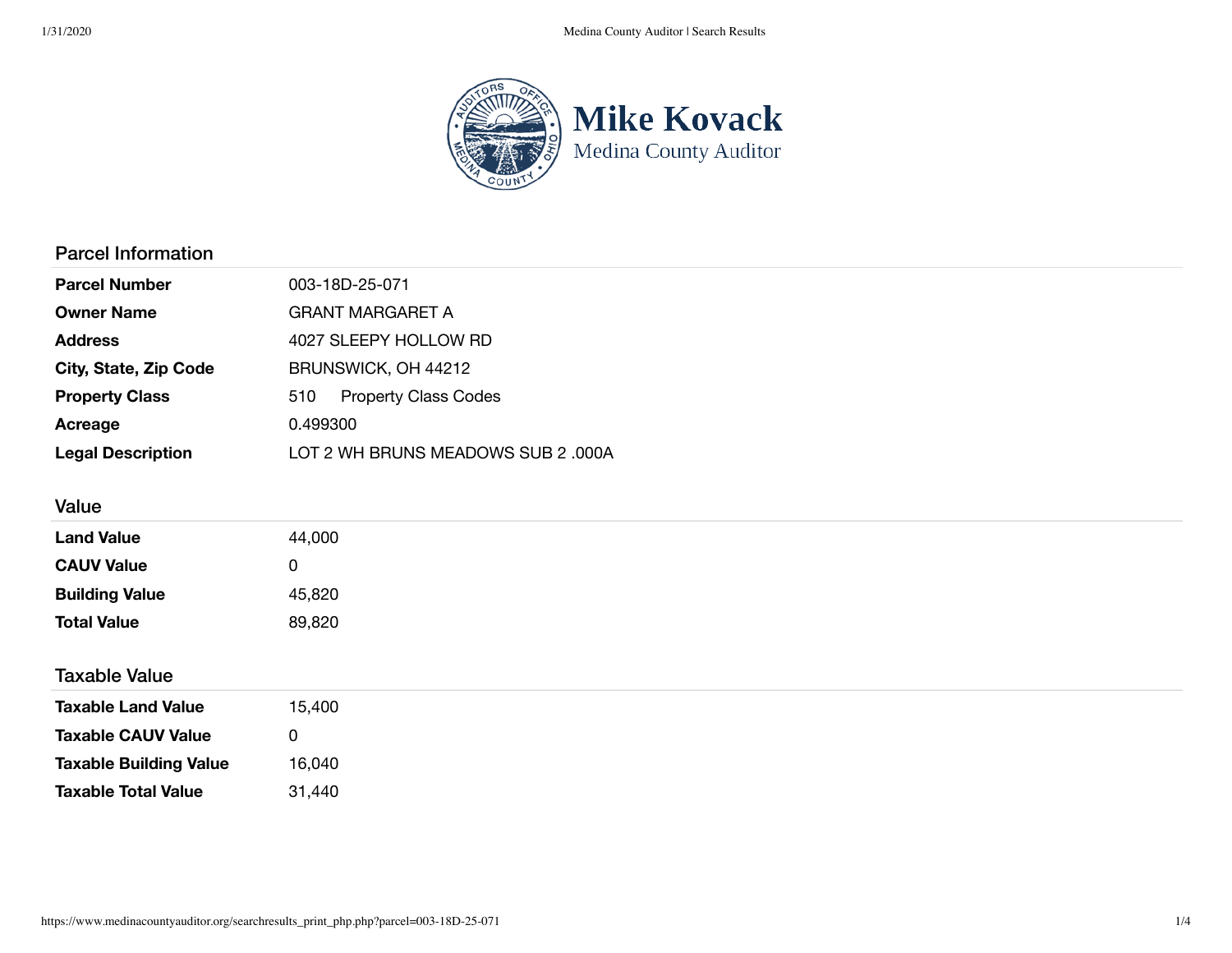#### Dwelling Information

| -                         |                |
|---------------------------|----------------|
| <b>Card Number</b>        | 001            |
| <b>Year Built</b>         | 1955           |
| <b>Story Height</b>       | 1.00000        |
| <b>Extension Walls</b>    | Siding-Wide    |
| <b>Fireplace Openings</b> | 0              |
| <b>Heating</b>            | Forced Hot Air |
| <b>Central Air</b>        | Yes            |
| <b>Full Baths</b>         | ٠              |
| <b>Half Baths</b>         | 0              |
| <b>Bedrooms</b>           | $\overline{2}$ |
|                           |                |

# Dwelling Information

| <b>Attic</b>                    | None |
|---------------------------------|------|
| <b>Attic Area</b>               | 0    |
| <b>Second Floor Area</b>        | 0    |
| <b>Upper Floor Area</b>         | 0    |
| <b>First Floor Area</b>         | 1036 |
| <b>Basement</b>                 | None |
| <b>Basement Area</b>            | 0    |
| <b>Conventional Canopy Area</b> | 12   |
| <b>Wood Deck Area</b>           |      |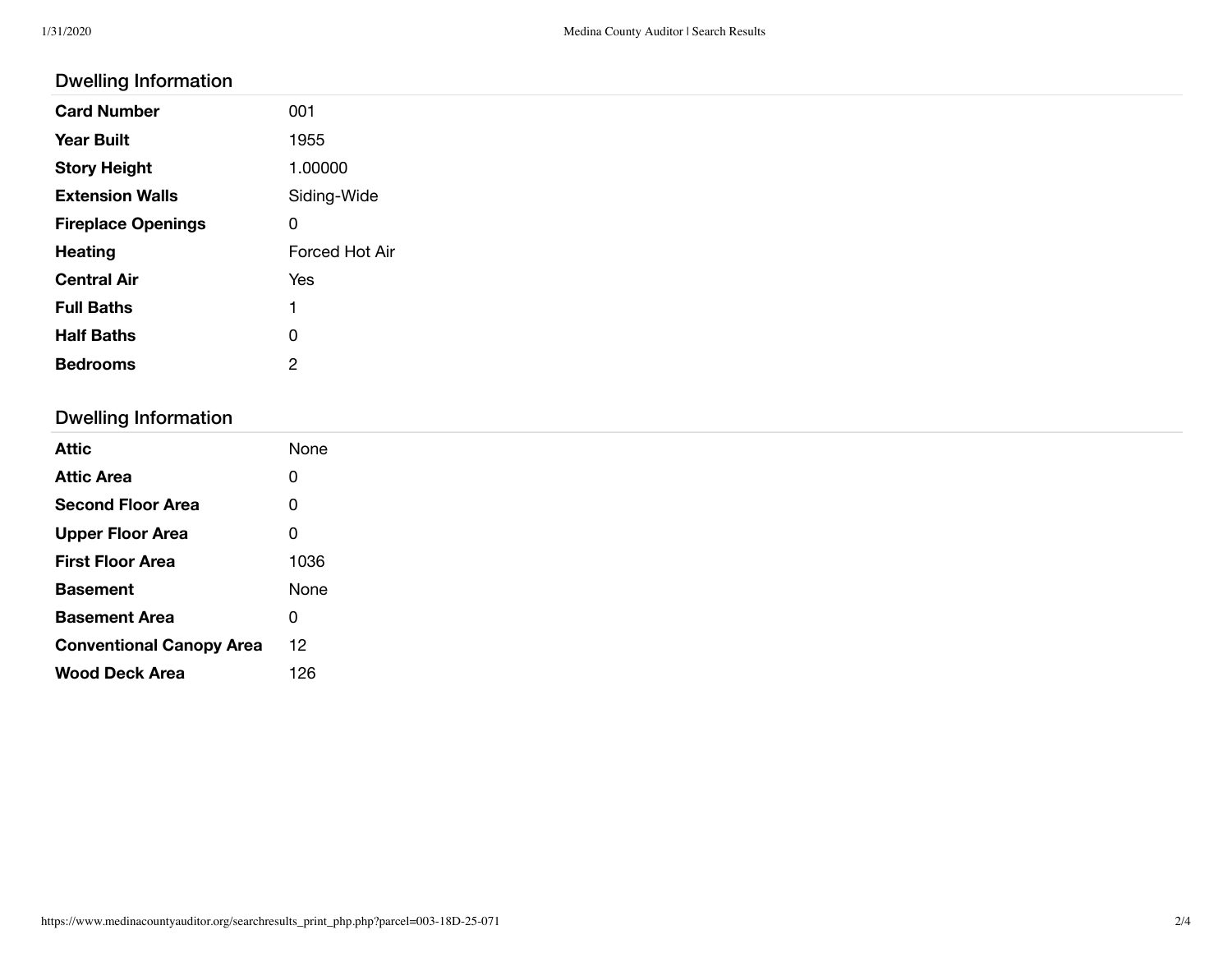